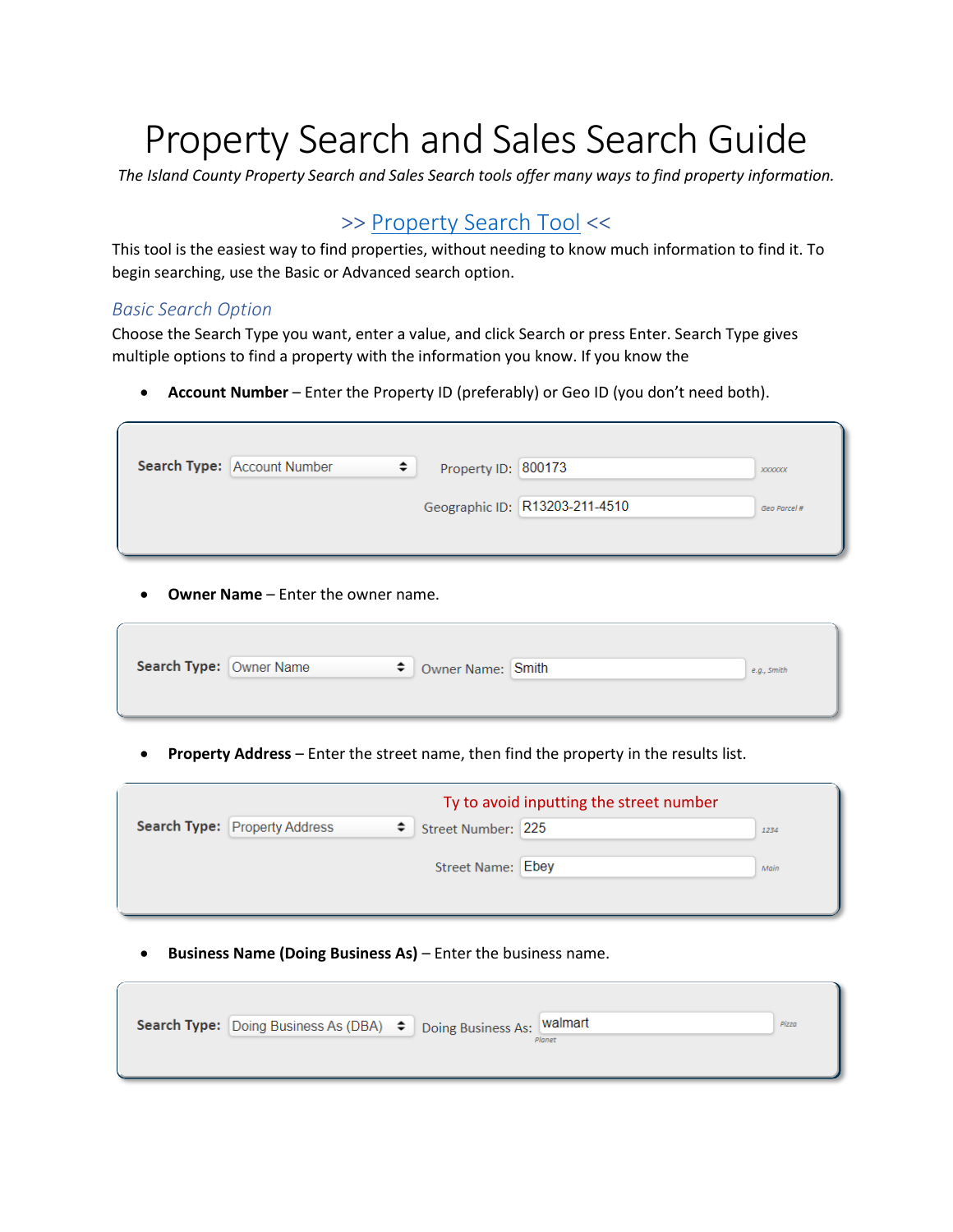#### **The less information you input, the larger the list of good results you will receive and the closer you will be to finding your answer.**

After entering the values in one of the Search Types, choose a tax year. This will show property information for that specific tax year.

|                        | To view Current Ownership, please change the 'Results Display' to search the 2022 - 2023 year. |  |
|------------------------|------------------------------------------------------------------------------------------------|--|
| <b>Results Display</b> | Appraisal Year for Tax Year: 2021 - 2022                                                       |  |
|                        |                                                                                                |  |

### *Advanced Search Option*

Click the "Advanced >>" button to switch to the advanced property search option (you can switch back to the basic option by clicking "<< Basic"). Enter values into one or as many of the Search Types and Additional Criteria as you want. The additional criteria help narrow down similar results to specific areas. Click the dropdowns to search through the available criteria if you don't know unique information to put in the Search Types.

| <b>Search Type:</b>        | Owner Name:           | e.g., Smith   |
|----------------------------|-----------------------|---------------|
|                            | <b>Street Number:</b> | 1234          |
|                            | <b>Street Name:</b>   | Main          |
|                            | Property ID:          | <b>XXXXXX</b> |
|                            | Geographic ID:        | Geo Parcel #  |
|                            | Doing Business As:    | Pizza Planet  |
|                            |                       |               |
| <b>Additional Criteria</b> | Abstract:             | ÷             |
|                            | Subdivision:          | ÷             |
|                            | Mobile Home Park:     | ÷             |
|                            | Condo:                | ÷             |
|                            | Township:             | ÷             |
|                            | Range:                | ÷             |
|                            | Township Section:     |               |
|                            |                       |               |

After entering values, choose the tax year and property type in the advanced results display. Choose how the results will be ordered and how many will be displayed per page.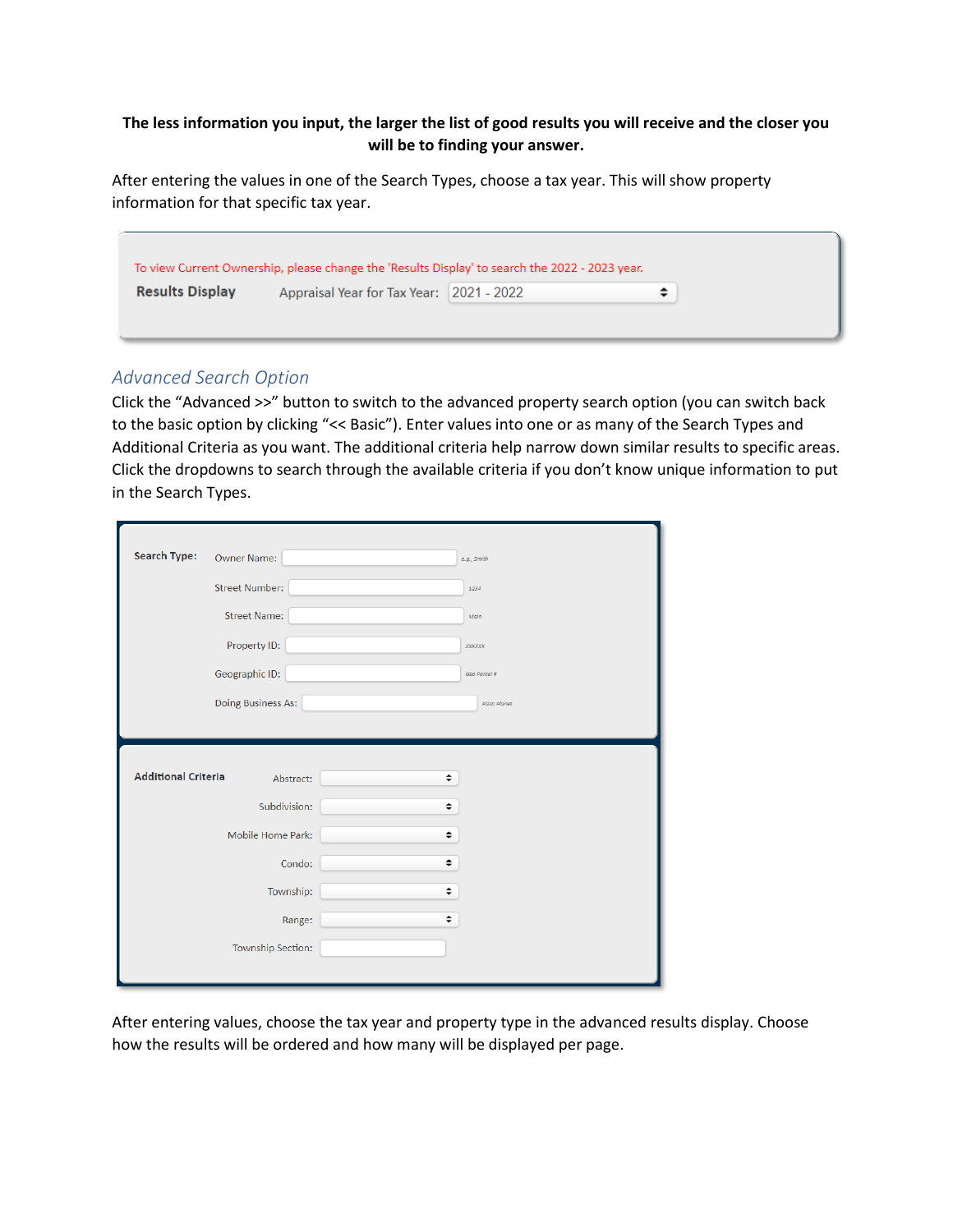| <b>Results Display</b> | Appraisal Year for Tax Year: 2021 - 2022 |            |  | ▴<br>$\overline{\phantom{a}}$ |
|------------------------|------------------------------------------|------------|--|-------------------------------|
|                        | Property Type: All                       |            |  |                               |
|                        | Order Results by:                        | Owner Name |  |                               |
|                        | Results Per Page: 25                     |            |  |                               |

#### *Results*

Make sure search values are entered correctly. Typos will return incorrect or no results.

Below is an example result after searching for Walmart for the 2021-2022 tax year.

|                    |                 |             | Property Search Results > 1 - 1 of 1 for Year 2021 - 2022 |                                                                                                                                                                                                    |                        |                          | New Search |
|--------------------|-----------------|-------------|-----------------------------------------------------------|----------------------------------------------------------------------------------------------------------------------------------------------------------------------------------------------------|------------------------|--------------------------|------------|
|                    |                 |             |                                                           | Click the "Details" or "Map" link to view more information about the property or click the checkbox next to each property and click "View Selected on Map" to view the properties on a single map. |                        |                          |            |
|                    |                 |             |                                                           | O Property Address O Legal Description                                                                                                                                                             |                        |                          |            |
| <b>Property ID</b> | Geographic ID   | <b>Type</b> | <b>Tax Area</b>                                           | <b>Property Address</b>                                                                                                                                                                            | <b>Owner Name</b>      | <b>Appraised Value</b>   |            |
| 300173             | R13203-211-4510 | Real        | 100 - APPRAISER-OH Schl Dist, in OH                       | 1250 SW ERIE ST OAK HARBOR, WA 98277                                                                                                                                                               | RAVENWOOD TOWERS, INC. | \$8,387,168 Niew Details | View Map   |
|                    |                 |             |                                                           |                                                                                                                                                                                                    |                        |                          | Page:      |

On the right side of the results, shown below, you can then

- **View Details** View property details. **(Select it to make a tax payment. See the "[Property Tax](https://www.islandcountywa.gov/Treasurer/Documents/Tax%20Payment%20Instructions%20Dec%202021.pdf)  [Payment Guide](https://www.islandcountywa.gov/Treasurer/Documents/Tax%20Payment%20Instructions%20Dec%202021.pdf)" on the [Treasurer site](https://www.islandcountywa.gov/Treasurer/pages/PayYourTaxesOnLine.aspx) to learn how to make a payment.)**
- **View Map** See a PDF map associated with the property.
- **New Search** Start a new search.



After clicking View Details, you have the option to view any of the property details shown below: